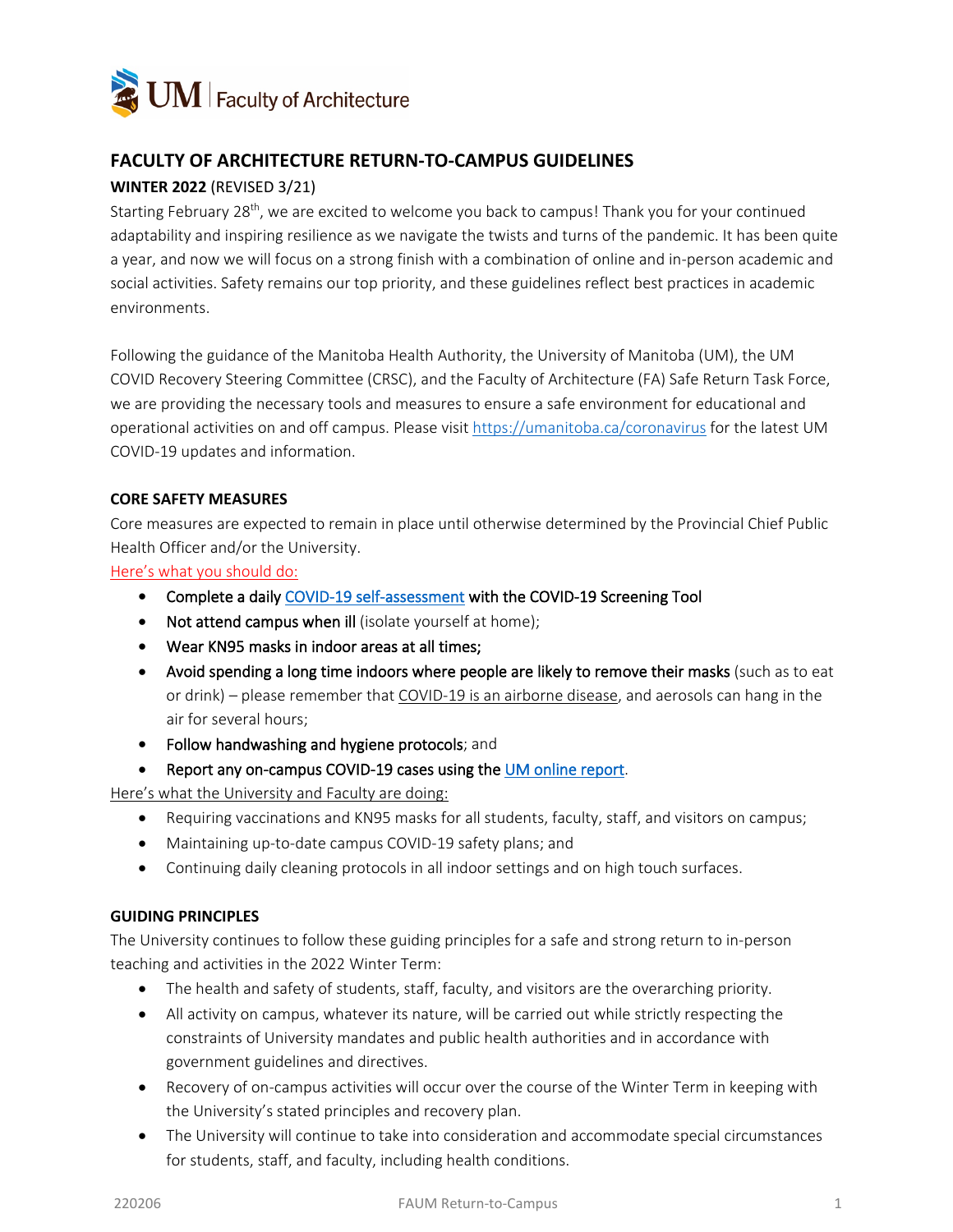## **FACULTY OF ARCHITECTURE PLAN**

Masks and physical distancing: Currently, the University requires that KN95 masks be worn at all times indoors, and the Faculty of Architecture will continue to adhere to this requirement. Masks can be picked up at various locations on campus (including the Architecture / Fine Arts Library and UMSU University Centre – check [here](https://umanitoba.ca/covid-19/health-safety) for mask pick-up locations.). A limited supply of masks is available in the main office for employees and if needed for visitors. As per Provincial guidelines, two-metre physical distancing is no longer required but is strongly encouraged wherever possible.

### Health and safety measures

To monitor and maintain good air quality in our space, the Faculty is providing portable CO2 monitors and air scrubbers. The CO2 monitors allow us to understand if a space is well-ventilated, as consistently rising levels of CO2 indicate poor air flow. If a space has a CO2 reading of 600 ppm or more, it is best to vacate the space until the CO2 levels drop. CO2 monitors can be signed out from the Workshop by instructors or students for use in classes. Air scrubbers are fans that draw air through four MERV 13 filters, thus removing particles from the air. Air scrubbers are placed in all studio spaces and should be used at table height. Additional air scrubbers can be signed out for class or one-day use by instructors from the Workshop. Please do not open windows in the winter or prop open fire doors – the temperature change unbalances the mechanical ventilation system, and windows left open can lead to frozen pipes.

If you encounter poor air quality in any of our spaces, please report it to our Faculty LASH (Local Area Safety Health) Committee: email [Chris.Leigh@umanitoba.ca](mailto:Chris.Leigh@umanitoba.ca) or [Kellen.Deighton@umanitoba.ca.](mailto:Kellen.Deighton@umanitoba.ca)

Hand sanitizing stations are available throughout our buildings and are maintained and refilled by Caretaking Services. The stations are available in the following locations:

#### RUSSELL BUILDING

North and south entrances (200-level) Top of stairwell from tunnel (200-level) Top of stairwell to studios (300-level) Side stairwell (100-, 200-, 300-levels) By the elevators (100-level and if possible 200- and 300-levels) FABLab and Workshop

ARCH 2 BUILDING Front entrance (200-level) Central stairwell leading to studios/offices (200-, 300-, 400-levels) By the elevators (100 level and if possible 200-, 300-, 400-levels)

EDUCATION BUILDING Front east entrance to studio (100-level) West exit within studio (100-level)

Studio and course instructors, as well as staff overseeing the FABLab, CADLab, Workshop, and C.A.S.T., have access to sanitizing wipes (stored in the main office) and may use one container of wipes per classroom or space, which can be replenished throughout the term as needed. Students are expected to wipe down their workstations at the end of each studio day.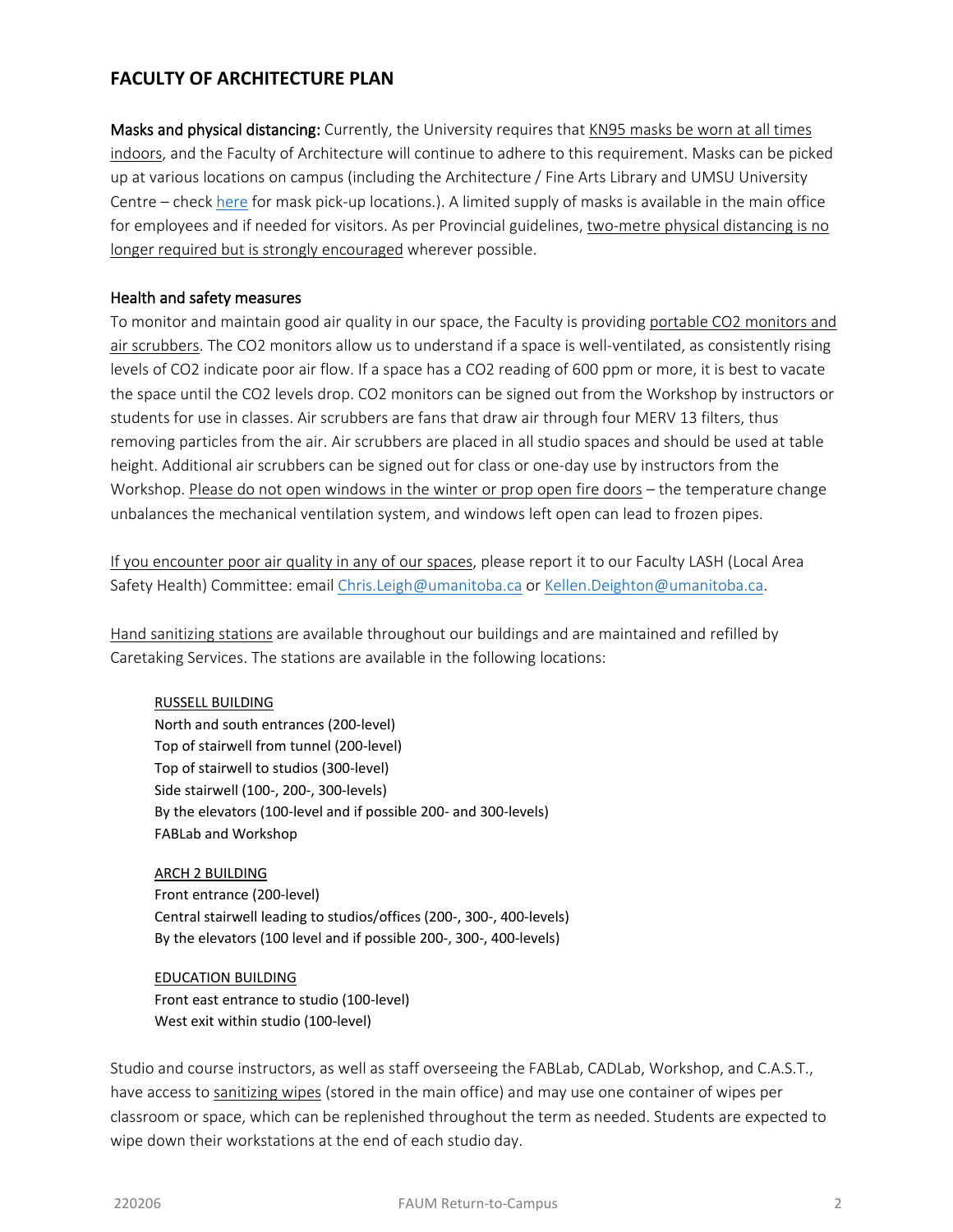Routine cleaning and sanitizing of all studios, labs, offices, and washrooms will be provided by Caretaking Services, with additional cleaning of high-touch areas, washrooms, and studios on studio days. In the Russell and Architecture 2 Buildings, studios will be cleaned at the end of each studio day. In the 100-level Education building, touchpoints will be cleaned between student groups. Touchpoints and washrooms will be cleaned throughout the day on studio days. Caretaking responsibilities will be as follows:

Russell Building – Jeff and Ron will support the Russell Building. Arch 2 – Tracey and Cindy will support the Arch 2 building. C.A.S.T. – Jeff and Ron will support the C.A.S.T. building 100-level Education – Rotating Caretaking staff for the Education building will support this area.

COVID-19 cases and reporting: Any person who has been on campus and who has symptoms and/or has tested positive for COVID-19 must use the [UM online reporting form](https://umanitoba.ca/covid-19/case-reporting) to report a positive case and must self-isolate per Provincial and [UM health guidelines.](https://umanitoba.ca/covid-19/health-safety#testing-and-illness) Use th[e COVID-19 Screening Tool](https://sharedhealthmb.ca/covid19/screening-tool/) to determine whether and how long you need to isolate. Students are required to contact their instructor or academic advisor by email to inform of the missed work and make arrangements for extensions, deferrals, or makeup assignments. Please follow the online [guidelines,](https://umanitoba.ca/covid-19/students) if you are unable to meet an academic requirement for your courses (scroll down to "If you miss class due to illness"). Staff members who have symptoms and/or test positive should contact their supervisor or department head.

Building hours: The John A. Russell Building, Architecture 2, and the 100 level of the Education Building will be open M-F 7:30 am – 6:00 pm and closed on Saturdays, Sundays, and Stat Days. Students will be able to access studios outside of the scheduled open hours with swipe card access from 6:00 am to 12:00 am (midnight). Students will receive an email with instructions on where to drop off their ID cards for swipe access encoding – cards that are not dropped off for encoding will not have access. Faculty and staff continue to have swipe access as needed, and Key Control will be provided with a list of sessional instructors for the Winter Term. Any sessional instructor needing swipe access will need to make an appointment with Key Control and take their ID cards to Physical Plant for encoding.

Offices: The main office and the Partners Program office will be open M-F 8:30 am - 4:30 pm, starting February 28<sup>th</sup>. Staff will be in the office on a rotating schedule, starting at 60% and increasing to 80% in mid-March, with return to 100% planned for April 2022. Most of our technical staff have been working on campus throughout the pandemic, and we anticipate this will continue, also building to 100% in-person staffing in April 2022. Staff members will continue to be available remotely when not working in-person. Please contact individual staff members for in-person hours and appointments.

Visitors to offices: In enclosed individual faculty and staff offices, it is recommended that only one visitor enter the office at any time. For the main office and the Partners Program office, the recommendation is that no more than two visitors enter at one time. For example, in the main office, one visitor can sit on the sofa and another can be at the counter or waiting in a chair. To avoid crowding in smaller spaces, staff may to ask additional visitors to wait outside or in larger spaces (center space, for example).

Teaching equipment: For hybrid teaching and in-person lecturing, the CADLab office has equipment available for check-out, including webcams and a voice amplifier with a microphone headset, and will work with instructors to determine the best set-up for their needs.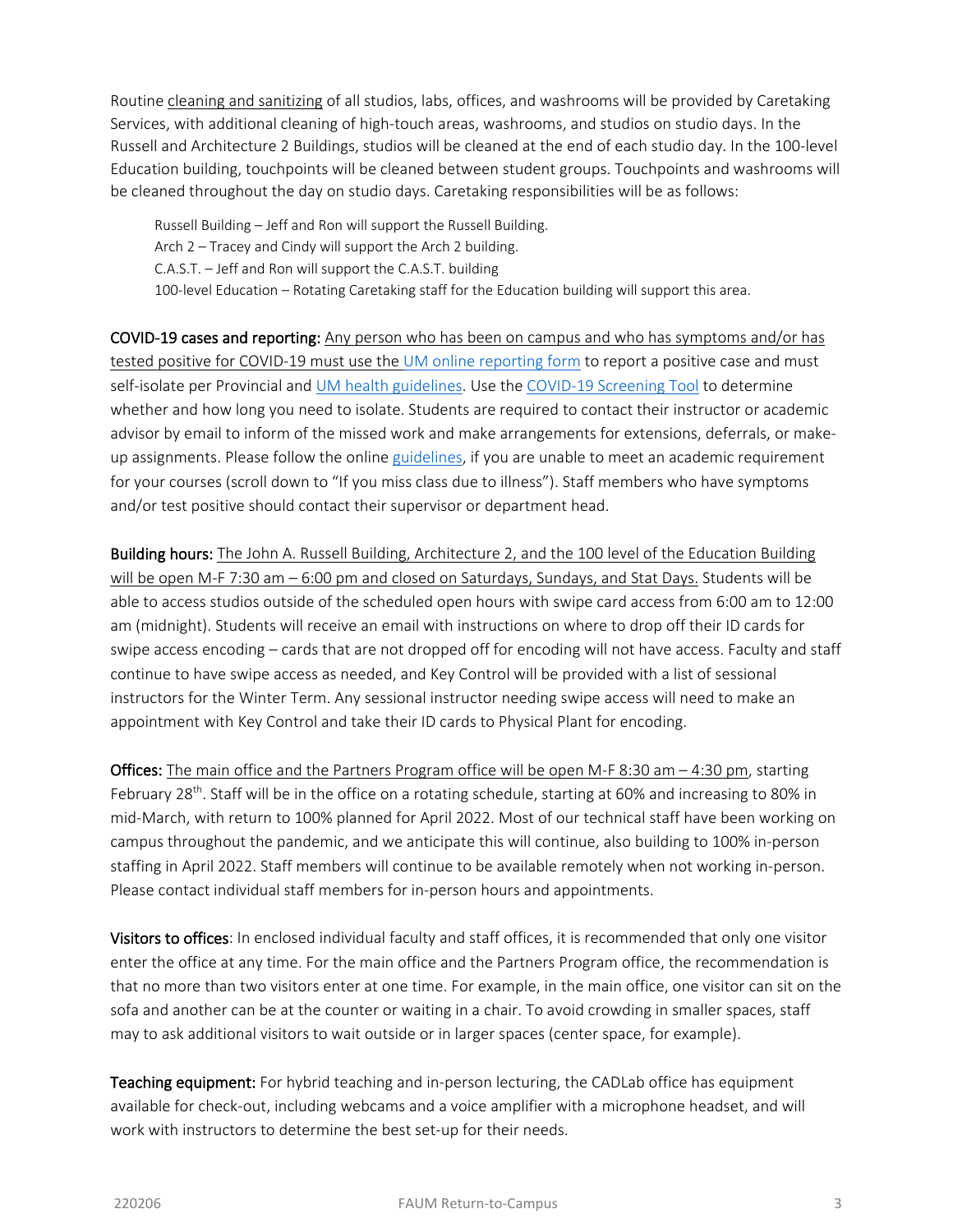Studios: It is encouraged that studio occupancy be based on the maximum number of students who can occupy the space while maintaining comfortable physical distancing. Department heads and studio instructors are requested to collaborate to determine how studio spaces will be used equitably, and studio instructors are asked to assist students in maintaining conditions that allow for comfortable distancing. Students are asked not to eat in studio, and staggered schedules should be used to accommodate student lunch hours. Students may eat in Centre Space and the 300-level lounge in the Russell Building and in the break-out spaces in Architecture 2 during the hours of 11:30 am – 1:30 pm (see "Food in studios" below). These spaces will be cleaned after each lunch time, and students should wipe down their desks daily.

When arranging studio desks, please remember that extension cords are not allowed in studio, so it is necessary to avoid placing desks away from outlets, as well as exposing floor outlets, which creates a tripping hazard. Also avoid placing desks in such as way as to create egress paths that are too narrow.

Where a faculty member oversees a space (an office or studio area), that faculty member is responsible to monitor the space. Faculty members may choose to hold office hours online or in-person. Pre-approval for regular course or small meetings on campus is not required. Non-UM visitors to courses must provide proof of vaccination (to be checked by the faculty inviter).

Food in studios: Students are asked to refrain from eating in studio spaces and should bring their own bottles of water until the water fountains are functional (see "Water fountains/refill stations" below). Electric kettles may be used only if plugged directly into wall outlets (not on power strips). Lunch hours are 11:30 am – 1:30 pm. Students in the Russell Building may eat in Centre Space or the 300-level lounge, and students in Architecture 2 may eat in the break-out spaces. These spaces may be used for course activities (such as pin-ups and presentations) outside of lunch hours.

In the Russell Building, Centre Space and the 300-level lounge are set-up for meeting and eating with comfortable physical distancing. One microwave and refrigerator are available in Centre Space, and one microwave and refrigerator are available in the 300-level lounge. Students are responsible for keeping the area clean and sanitized after use and must practice physical distancing while retrieving and preparing food. If these areas are found to be unclean at any time, the refrigerator and microwave will be removed. Caretaking staff will clean tables in Centre Space and the student lounge after each lunch break.

In the Architecture 2 building, the use of microwaves and refrigerators will not be permitted. Students are encouraged to bring cooler bags for daily food storage and may bring an electric kettle. Caretaking staff will clean the tables in the break-out spaces after each lunch break.

Water fountains/refill stations: Water fountains/refill stations will be reactivated once water usage has increased in the buildings. Not all may be active on the first day of in-person classes.

First aid kits: Supplies have been replenished in first aid kits. If first aid supplies are low, please contact the main office in the Russell building.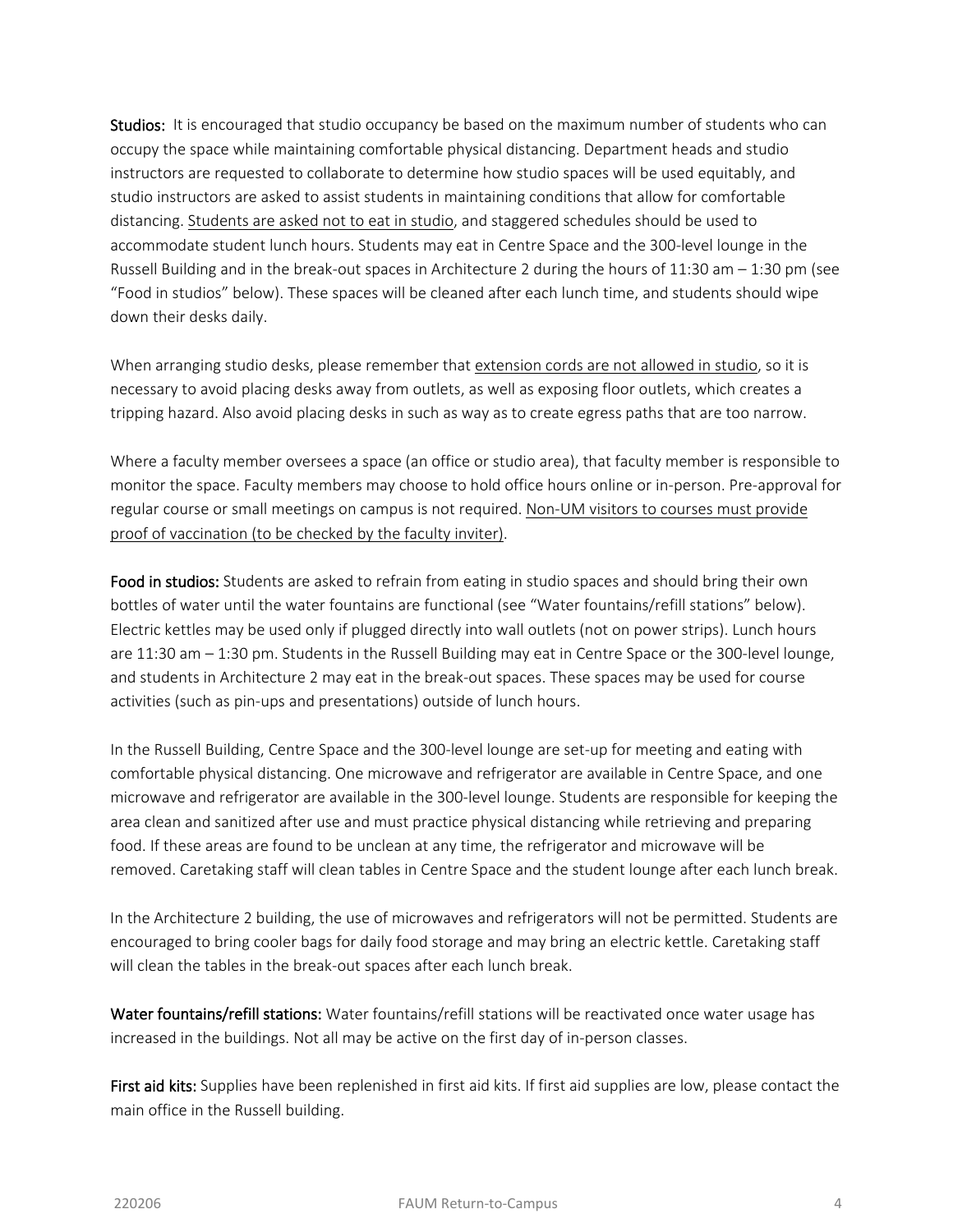Workshop, FABLab, CADLAb Print Shop, Scanning Room, Computer Lab, and C.A.S.T.: Our making spaces and printing and scanning services are open and available for student use with limited occupancies. Faculty are reminded to discuss planned class use of facilities with the facility director in advance to ensure student access.

The CADLab Print Shop is open for student use MWH 8:30 am – 7:30 pm and TF 8:30 am – 4:30 pm. The Computer Lab is open during business hours (M-F 8:30 am  $-$  4:30 pm) and is available via swipe card during building hours (6:00 am – 12:00 am). The Scanning Room is unlocked during business hours and requires a punch code (available from the CADLab Print Shop) during building hours.

The Workshop is open M-F 8:30 am – 4:30 pm (closed 12:00-1:00 for lunch), and the FABLab is open M-F 9:00 am – 4:00 pm. Both facilities are available for use on a first come, first served basis with paper sign-in at the entrances. Preference will be given to students in FAUM courses. Please check the Workshop and FABLab doors for extended or modified schedules. The process and procedures for remote access to the FABLab and Workshop are outlined on th[e FABLab webpage.](https://umanitoba.ca/architecture/fablab) [C.A.S.T.](https://umanitoba.ca/architecture/cast) is open by appointment and in conjunction with the CAST coordinator.

Architecture / Fine Arts Library and Product Catalogue Collection (PCC): Starting February 28<sup>th</sup>, the Architecture / Fine Arts Library will be open M-F 8:30-4:30, including the collections area, self-checkout, and pickup lockers. Many materials remain available digitally through the [University library system.](https://umanitoba.ca/libraries/) The [PCC](https://umanitoba.ca/architecture/product-catalogue-collection) is open by appointment on TWH 11:30-2:30, and product samples are available for loan.

Student cabinet keys/deposits: No keys will be distributed for the 2022 Winter Term. This will be reviewed once full-time scheduling resumes in the 2022 Fall Term.

Extra-curricular student activities and events: In-person activities are allowed inside and outside without prior permission, as long as masking is maintained inside, alcohol is not served, and the number of people does not exceed limits set out b[y provincial public health orders](https://www.gov.mb.ca/covid19/prs/orders/index.html#current) and the [University](https://umanitoba.ca/coronavirus/latest-updates-and-safety) (set at 100 as of February  $18<sup>th</sup>$ ). For faculty-led activities with more than 100 people or where alcohol will be served, faculty groups must apply for permission, preferably at least three weeks before a planned event, using the [Faculty of Architecture In-person](https://umanitoba.ca/architecture/sites/architecture/files/2021-12/fa-in-person-activity-request_2021-22_fillable_2021_12_21.pdf) Activity Request Form. Student groups must apply to the Vice-Provost (Students) for approval. Faculty advisors of student groups are responsible to help establish and monitor groups' plans. For on-campus events, all non-UM visitors must provide proof of vaccination (to be checked by the inviter).

Field trips and course activities: Field trips and in-person course activities no longer require pre-approval but do require waivers (as in the past). All field trips and off-campus course activities must follow Provincial and University guidelines, including wearing KN95 masks.